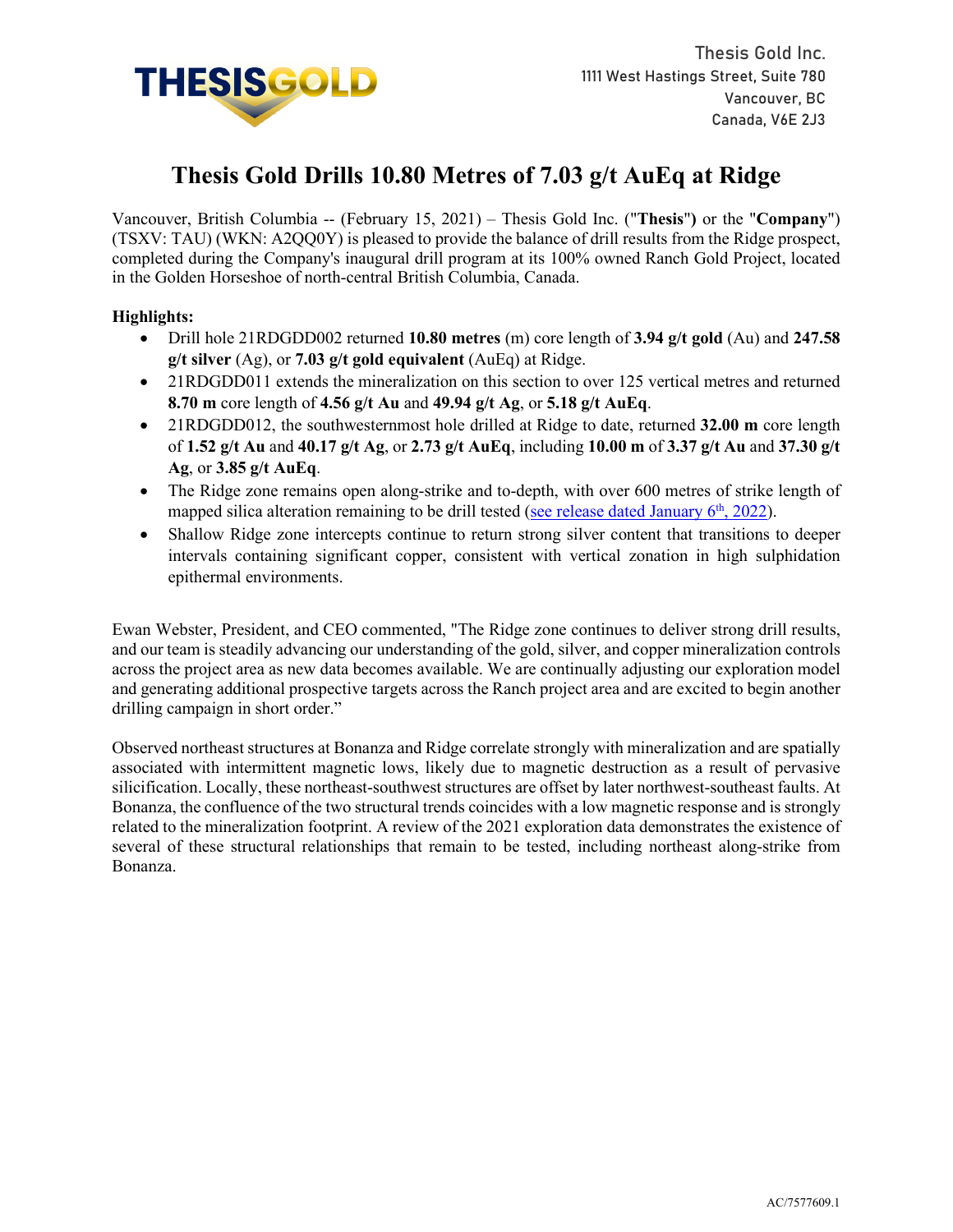

## **Table 1:** Assay results from the Ridge zone

|                  |       | <b>From</b> |        | <b>Interval</b> |            |            | <b>AuEq</b> |            |
|------------------|-------|-------------|--------|-----------------|------------|------------|-------------|------------|
| <b>Drillhole</b> |       | (m)         | To (m) | $(m)^*$         | Au $(g/t)$ | Ag $(g/t)$ | $(g/t)**$   | Cu (%) *** |
| 21RDGDD002       |       | 85.20       | 96.00  | 10.80           | 3.94       | 247.58     | 7.03        | 0.11       |
| 21RDGDD006       |       | 50.59       | 71.00  | 20.41           | 0.79       | 29.53      | 1.15        |            |
|                  |       | 59.50       | 71.00  | 11.50           | 1.36       | 25.29      | 1.68        |            |
|                  | incl. | 63.00       | 65.00  | 2.00            | 3.37       | 65.95      | 4.19        |            |
| 21RDGDD007       |       | 8.90        | 21.00  | 12.10           | 0.35       | 40.48      | 0.91        |            |
|                  | incl. | 8.90        | 13.00  | 4.10            | 0.55       | 36.80      | 1.01        |            |
| 21RDGDD010       |       | 102.00      | 126.15 | 24.15           | 2.21       | 74.10      | 3.14        |            |
|                  | incl. | 110.00      | 126.15 | 16.15           | 3.30       | 92.50      | 4.45        |            |
|                  | incl. | 115.00      | 124.20 | 9.20            | 5.17       | 123.31     | 6.72        |            |
|                  | incl. | 119.00      | 122.00 | 3.00            | 10.24      | 237.08     | 13.20       | 4.19       |
| 21RDGDD011       |       | 132.80      | 141.50 | 8.70            | 4.56       | 49.94      | 5.18        | 0.45       |
|                  | incl. | 137.00      | 141.00 | 4.00            | 6.57       | 44.53      | 7.12        | 0.60       |
|                  | incl. | 138.00      | 139.00 | 1.00            | 10.45      | 51.80      | 11.10       | 0.58       |
| 21RDGDD012       |       | 36.00       | 68.00  | 32.00           | 1.52       | 40.17      | 2.73        |            |
|                  | incl. | 37.00       | 47.00  | 10.00           | 3.37       | 37.30      | 3.84        |            |

\*Intervals are core-length. True width is estimated between 70-90% of core length.

\*\*Gold equivalent (AuEq) calculated using 80:1 silver to gold ratio.

\*\*\*Percent copper (Cu%) not included in AuEq calculations.



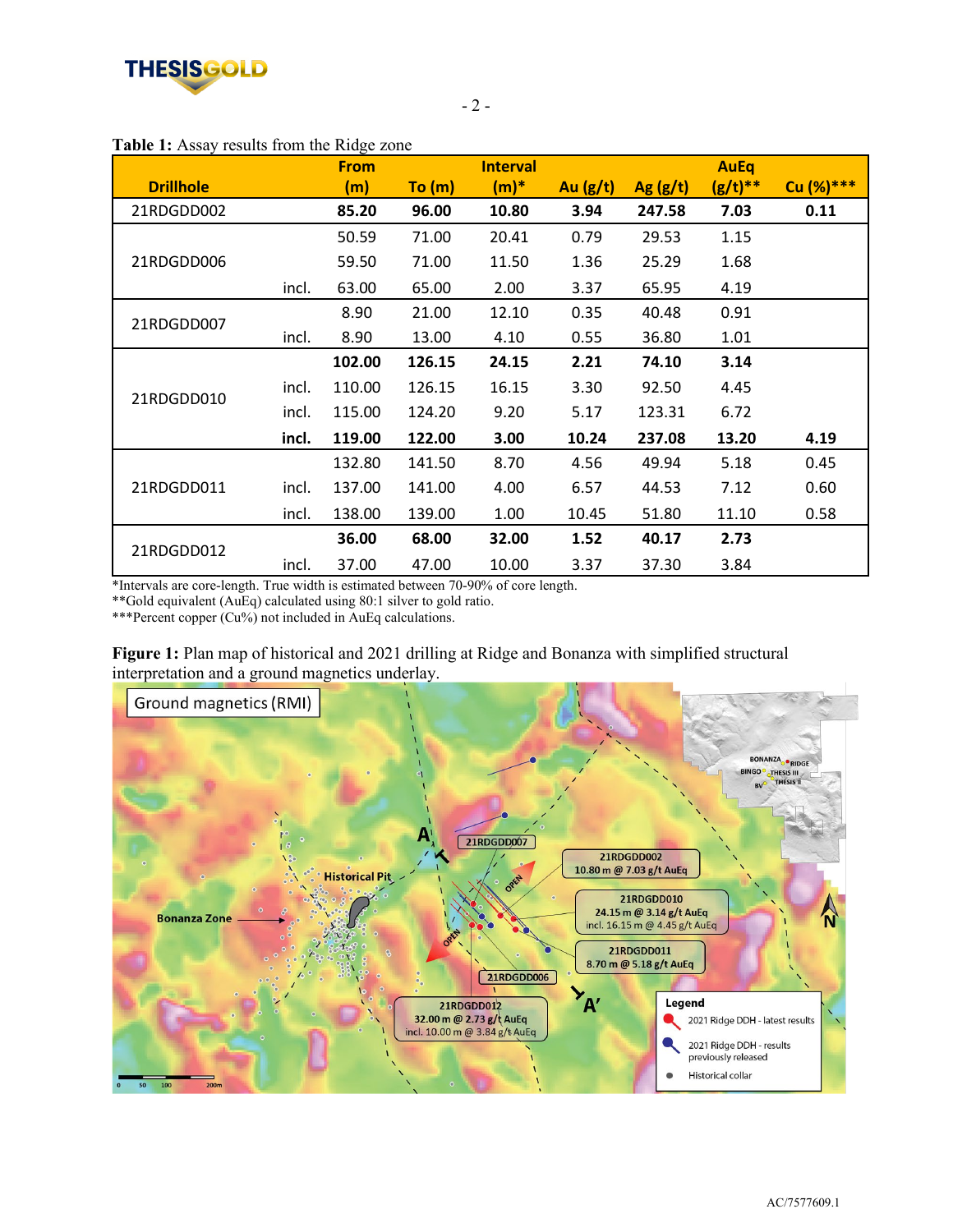



## **Quality Assurance and Control**

Results from samples were analyzed at ALS Global Laboratories (Geochemistry Division) in Vancouver, Canada (an ISO/IEC 17025:2017 accredited facility). The sampling program was undertaken by Company personnel under the direction of Rob L'Heureux, P.Geol. A secure chain of custody is maintained in transporting and storing of all samples. Gold was assayed using a fire assay with atomic emission spectrometry and gravimetric finish when required  $(+10 \text{ g/t}$  Au). Drill intervals with visible gold were assayed using metallic screening. Rock chip samples from outcrop/bedrock are selective by nature and may not be representative of the mineralization hosted on the project.

The technical content of this news release has been reviewed and approved by Michael Dufresne, M.Sc, P.Geol., P.Geo., a qualified person as defined by National Instrument 43-101.

# On behalf of the Board of Directors **Thesis Gold Inc.**

*"Ewan Webster"* 

Ewan Webster Ph.D., P.Geo. President, CEO, and Director

**About Thesis Gold Inc.**